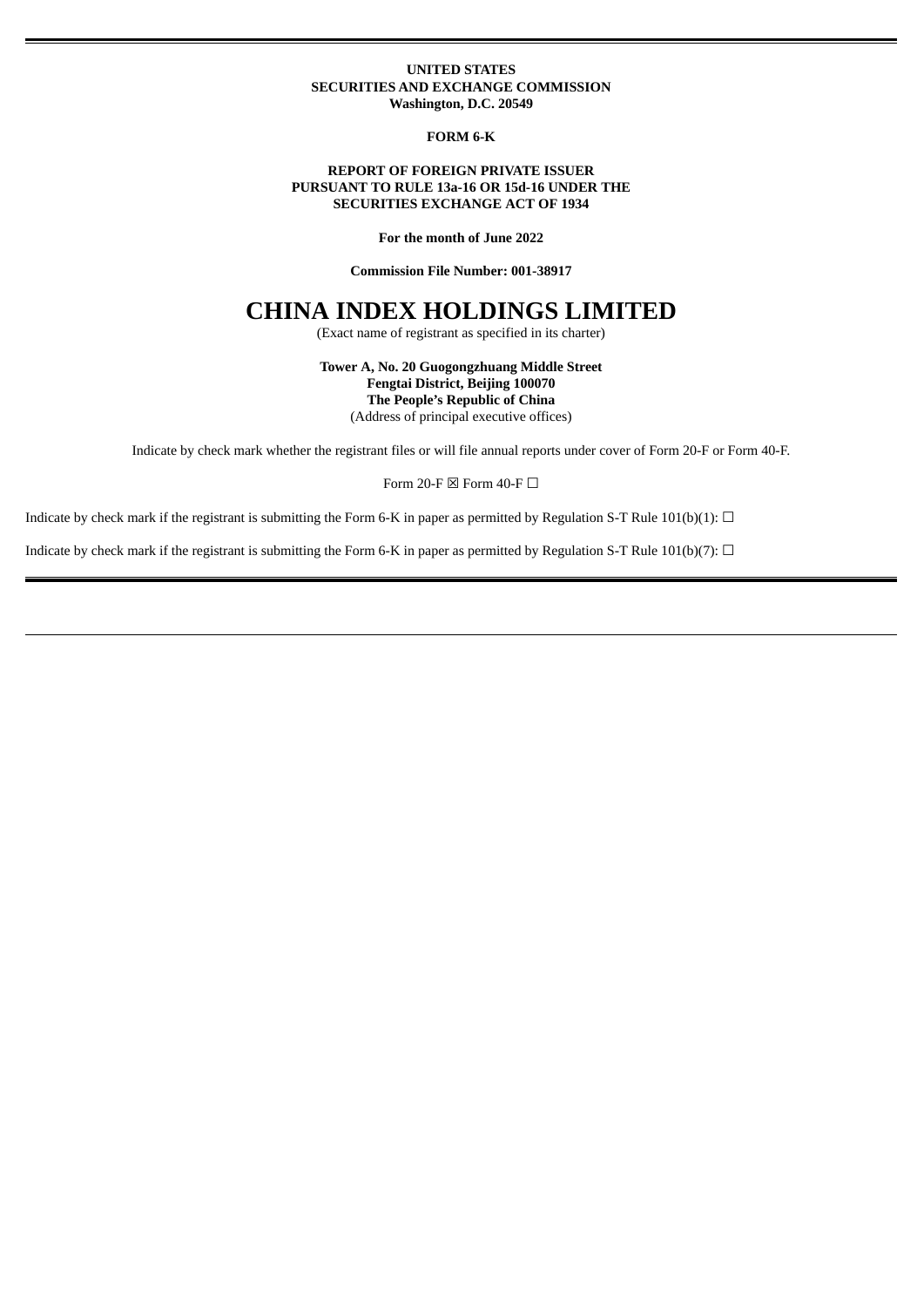# **EXHIBIT INDEX**

| <b>Exhibit No.</b> | Description                      |  |
|--------------------|----------------------------------|--|
| Exhibit 99.1       | Press Release dated June 1, 2022 |  |
|                    |                                  |  |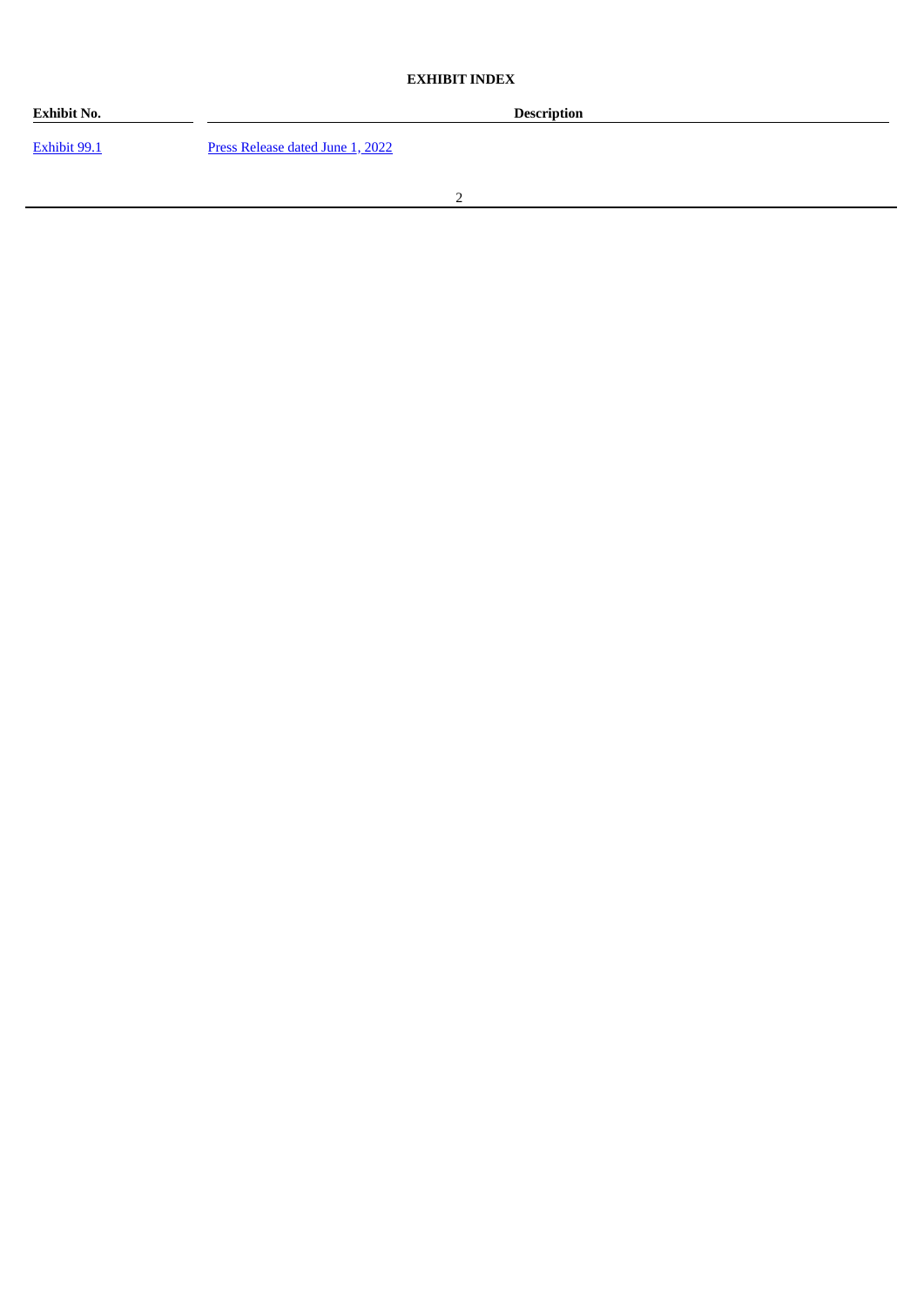# **SIGNATURES**

Pursuant to the requirements of the Securities Exchange Act of 1934, the registrant has duly caused this report to be signed on its behalf by the undersigned, thereunto duly authorized.

**CHINA INDEX HOLDINGS LIMITED**

Date: June 2, 2022 By: /s/ Yu Huang

Name: Yu Huang Title: Chief Executive Officer and President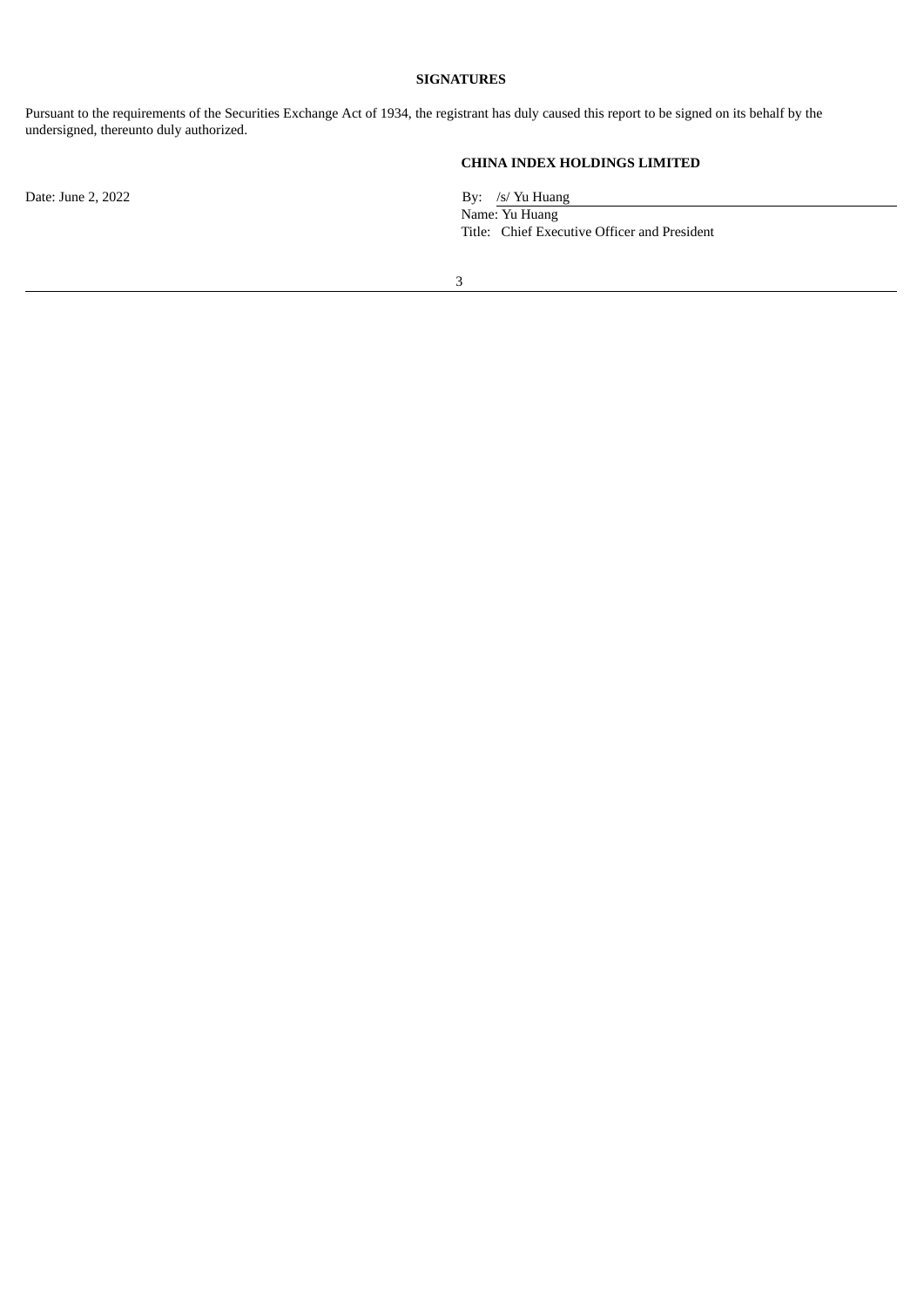### **China Index Holdings Receives Notification from Nasdaq Regarding Minimum Bid Price Requirements**

<span id="page-3-0"></span>BEIJING, June 1, 2022 /GlobeNewswire/ — China Index Holdings Limited (NASDAQ: CIH), ("CIH" or the "Company"), a leading real estate information and analytics service platform provider in China, today announced that the Company has received a written notification from Nasdaq Listing Qualifications department of the Nasdaq Stock Market LLC ("Nasdaq") dated May 31, 2022. The letter states that the Company is currently not in compliance with the minimum bid price requirement set forth under Nasdaq Listing Rule 5450(a)(1) (the "Rule"), because the bid price of the Company's American depositary shares ("ADSs") closed below US\$1 per share for the 30 consecutive business days from April 18 through May 27, 2022.

The Company is granted a compliance period of 180 calendar days, expiring on November 28, 2022, to regain compliance. The Company will regain compliance if, at any time during this 180-day period, the closing bid price of the Company's ADSs is at least US\$1 for a minimum of ten consecutive business days. In the event the Company does not regain compliance with the Rule within 180 calendar days, the Company may be eligible for additional time to cure the delinquency.

The Company will consider available options to cure the deficiency and regain compliance with the Rule's minimum bid price requirement within the prescribed compliance period. The Company's ADSs will continue to be listed and traded on the Nasdaq Stock Market during this period, unaffected by the receipt of the written notice from Nasdaq.

This announcement is made in compliance with Nasdaq Listing Rule 5810(b), which requires prompt disclosure of receipt of a delinquency notification.

### **About CIH**

CIH operates a leading real estate information and analytics service platform in China in terms of geographical coverage and volume of data points. Its services span across database, analytics and promotions services for China's real estate markets. CIH serves a substantial base of real estate participants in China, including real estate developers, brokers and agents, property management companies, financial institutions and individual professionals, with an authoritative, comprehensive and seasonable collection of real estate data, complemented by a variety of powerful analytical and marketing tools. For more information about CIH, please visit http://ir.chinaindexholdings.com.

## **Safe Harbor Statements**

This press release contains forward-looking statements within the meaning of Section 27A of the Securities Act of 1933, as amended, and Section 21E of the Securities Exchange Act of 1934, as amended. Such forward-looking statements are made under the "safe harbor" provisions of the U.S. Private Securities Litigation Reform Act of 1995. These forward-looking statements can be identified by terminology such as "will," "expects," "is expected to," "anticipates," "aim," "future," "intends," "plans," "believes," "are likely to," "estimates," "may," "should" and similar expressions, and include, without limitation, statements regarding the Company's future financial performance, revenue guidance, growth and growth rates, market position and continued business transformation. Such statements are based upon management's current expectations and current market and operating conditions, and relate to events that involve known or unknown risks, uncertainties and other factors, all of which are difficult to predict and many of which are beyond the Company's control, which may cause its actual results, performance or achievements to differ materially from those in the forward-looking statements. Potential risks and uncertainties include, without limitation, the impact of the Company's business development strategies, the Company's ability to continue as a going concern in the future, the impact of the COVID-19 pandemic, and the impact of current and future government policies affecting China's real estate market. Further information regarding these and other risks, uncertainties or factors is included in the Company's filings with the U.S. Securities and Exchange Commission. The Company does not undertake any obligation to update any forward-looking statement as a result of new information, future events or otherwise, except as required under law.